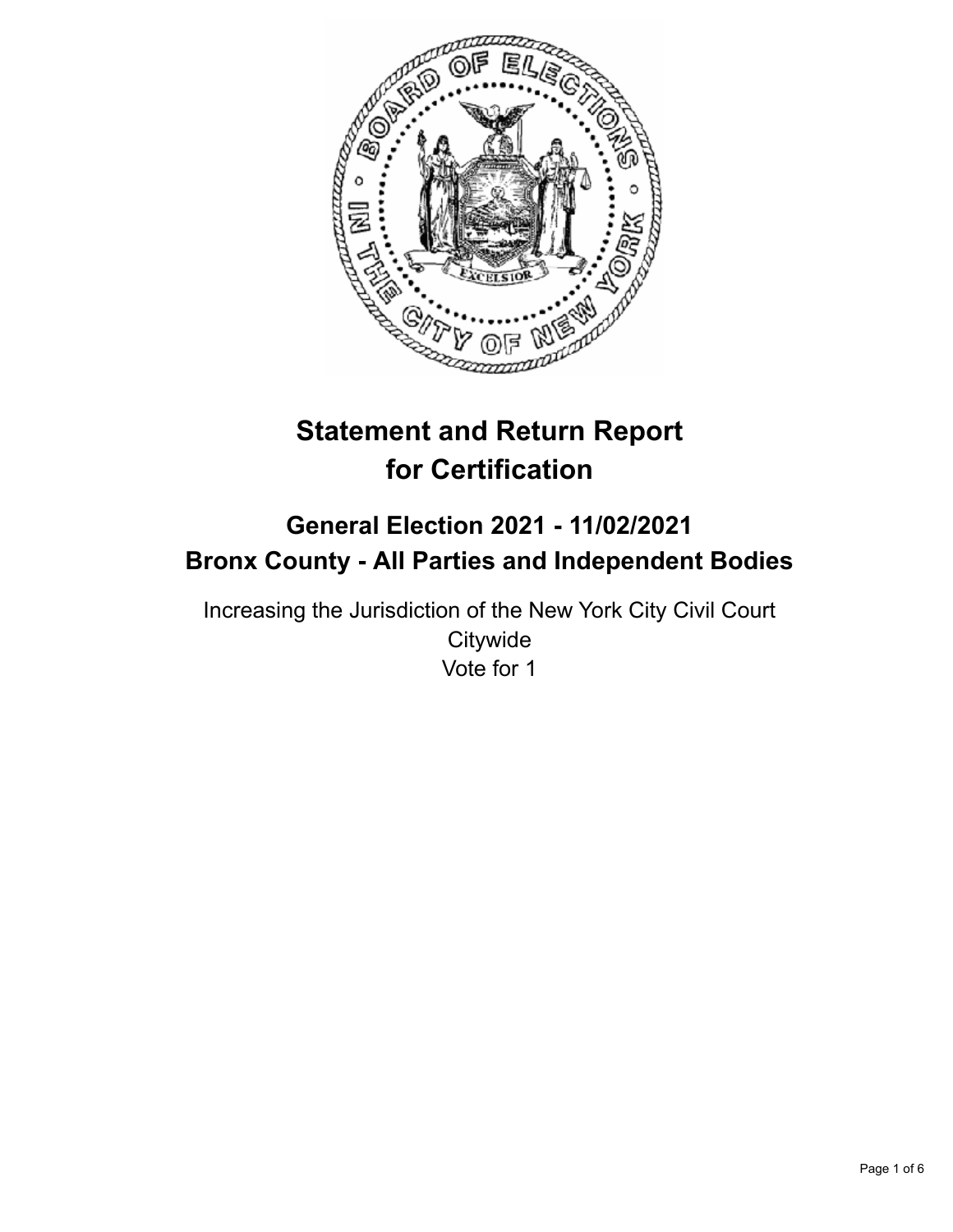

| <b>PUBLIC COUNTER</b>                                    | 9,094    |
|----------------------------------------------------------|----------|
| <b>MANUALLY COUNTED EMERGENCY</b>                        | 0        |
| <b>ABSENTEE / MILITARY</b>                               | 567      |
| AFFIDAVIT                                                | 68       |
| <b>Total Ballots</b>                                     | 9,729    |
| Less - Inapplicable Federal/Special Presidential Ballots | $\Omega$ |
| <b>Total Applicable Ballots</b>                          | 9,729    |
| <b>YES</b>                                               | 5,328    |
| <b>NO</b>                                                | 1,069    |
| <b>Total Votes</b>                                       | 6,397    |
| Unrecorded                                               | 3.332    |

# **Assembly District 78**

| <b>PUBLIC COUNTER</b>                                    | 6,974    |
|----------------------------------------------------------|----------|
| <b>MANUALLY COUNTED EMERGENCY</b>                        | 0        |
| ABSENTEE / MILITARY                                      | 507      |
| AFFIDAVIT                                                | 63       |
| <b>Total Ballots</b>                                     | 7.544    |
| Less - Inapplicable Federal/Special Presidential Ballots | $\Omega$ |
| <b>Total Applicable Ballots</b>                          | 7,544    |
| <b>YES</b>                                               | 4,281    |
| <b>NO</b>                                                | 918      |
| <b>Total Votes</b>                                       | 5,199    |
| Unrecorded                                               | 2,345    |
|                                                          |          |

| <b>PUBLIC COUNTER</b>                                    | 10,252   |
|----------------------------------------------------------|----------|
| <b>MANUALLY COUNTED EMERGENCY</b>                        | $\Omega$ |
| ABSENTEE / MILITARY                                      | 611      |
| <b>AFFIDAVIT</b>                                         | 49       |
| <b>Total Ballots</b>                                     | 10,912   |
| Less - Inapplicable Federal/Special Presidential Ballots | 0        |
| <b>Total Applicable Ballots</b>                          | 10,912   |
| <b>YES</b>                                               | 6,225    |
| <b>NO</b>                                                | 1,223    |
| <b>Total Votes</b>                                       | 7,448    |
| Unrecorded                                               | 3.464    |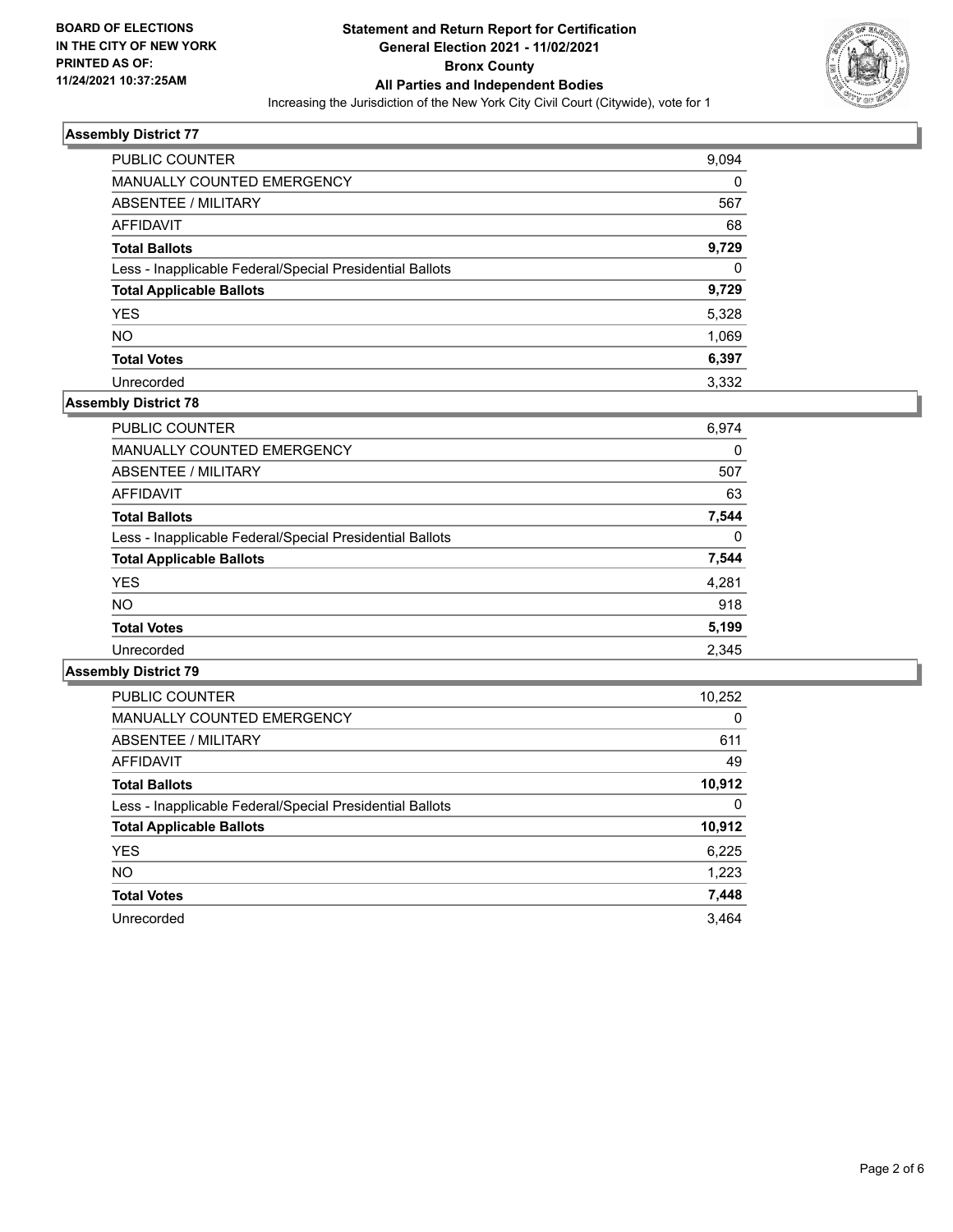

| <b>PUBLIC COUNTER</b>                                    | 10,798   |
|----------------------------------------------------------|----------|
| <b>MANUALLY COUNTED EMERGENCY</b>                        | 0        |
| ABSENTEE / MILITARY                                      | 777      |
| AFFIDAVIT                                                | 59       |
| <b>Total Ballots</b>                                     | 11,634   |
| Less - Inapplicable Federal/Special Presidential Ballots | $\Omega$ |
| <b>Total Applicable Ballots</b>                          | 11,634   |
| <b>YES</b>                                               | 6,839    |
| <b>NO</b>                                                | 1,984    |
| <b>Total Votes</b>                                       | 8,823    |
| Unrecorded                                               | 2.811    |

# **Assembly District 81**

| <b>PUBLIC COUNTER</b>                                    | 16,245 |
|----------------------------------------------------------|--------|
| <b>MANUALLY COUNTED EMERGENCY</b>                        | 0      |
| ABSENTEE / MILITARY                                      | 2,237  |
| AFFIDAVIT                                                | 97     |
| <b>Total Ballots</b>                                     | 18,579 |
| Less - Inapplicable Federal/Special Presidential Ballots | 0      |
| <b>Total Applicable Ballots</b>                          | 18,579 |
| <b>YES</b>                                               | 12,940 |
| NO.                                                      | 2,622  |
| <b>Total Votes</b>                                       | 15,562 |
| Unrecorded                                               | 3.017  |

| <b>PUBLIC COUNTER</b>                                    | 19,375   |
|----------------------------------------------------------|----------|
| <b>MANUALLY COUNTED EMERGENCY</b>                        | $\Omega$ |
| ABSENTEE / MILITARY                                      | 1,323    |
| <b>AFFIDAVIT</b>                                         | 101      |
| <b>Total Ballots</b>                                     | 20,799   |
| Less - Inapplicable Federal/Special Presidential Ballots | 0        |
| <b>Total Applicable Ballots</b>                          | 20,799   |
| <b>YES</b>                                               | 12,683   |
| NO.                                                      | 4.411    |
| <b>Total Votes</b>                                       | 17,094   |
| Unrecorded                                               | 3.705    |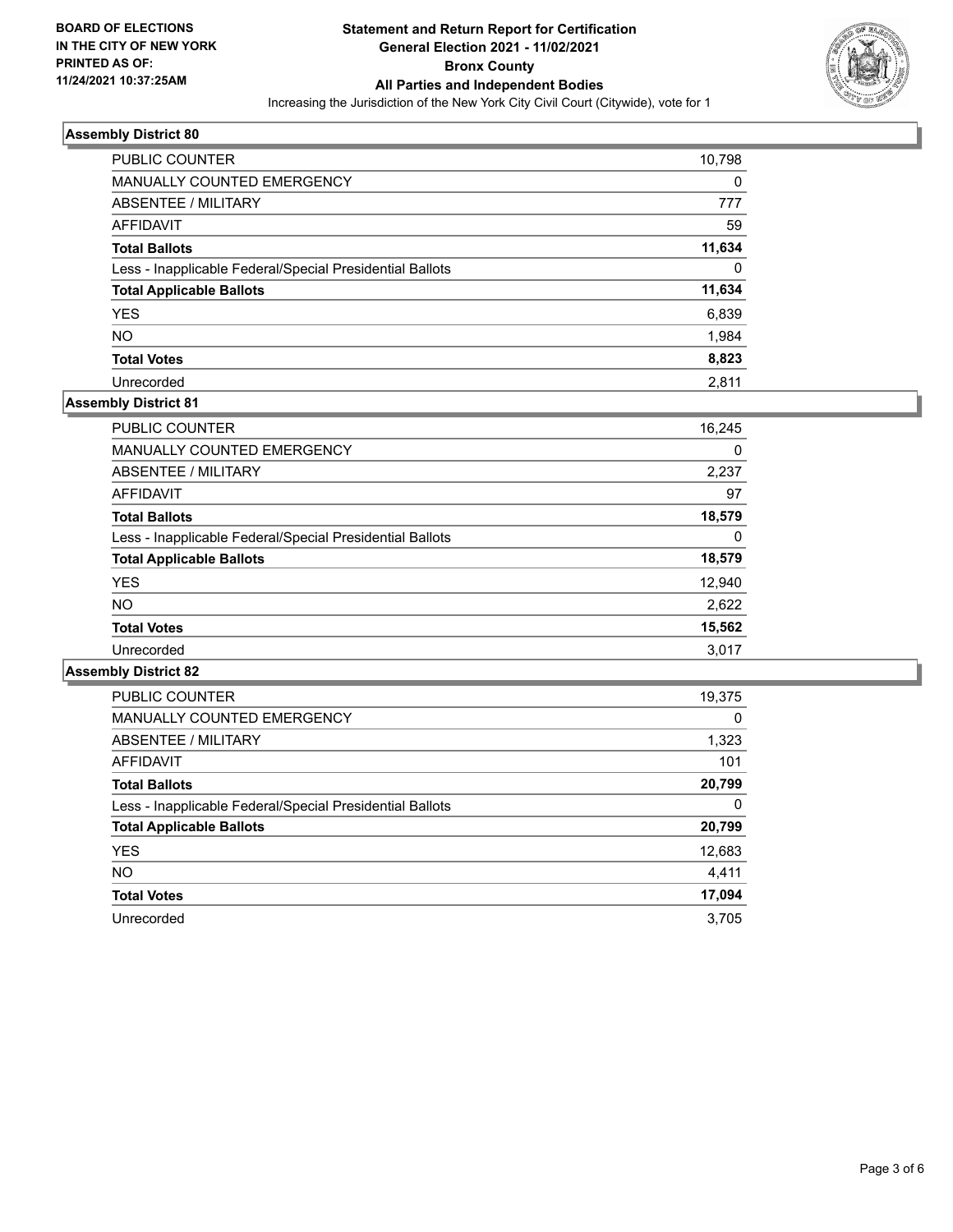

| <b>PUBLIC COUNTER</b>                                    | 12,760   |
|----------------------------------------------------------|----------|
| MANUALLY COUNTED EMERGENCY                               | $\Omega$ |
| ABSENTEE / MILITARY                                      | 759      |
| AFFIDAVIT                                                | 68       |
| <b>Total Ballots</b>                                     | 13,587   |
| Less - Inapplicable Federal/Special Presidential Ballots | $\Omega$ |
| <b>Total Applicable Ballots</b>                          | 13,587   |
| <b>YES</b>                                               | 8,500    |
| <b>NO</b>                                                | 1,484    |
| <b>Total Votes</b>                                       | 9,984    |
| Unrecorded                                               | 3.603    |

#### **Assembly District 84**

| <b>PUBLIC COUNTER</b>                                    | 8,679 |
|----------------------------------------------------------|-------|
| <b>MANUALLY COUNTED EMERGENCY</b>                        | 0     |
| ABSENTEE / MILITARY                                      | 400   |
| AFFIDAVIT                                                | 56    |
| <b>Total Ballots</b>                                     | 9.135 |
| Less - Inapplicable Federal/Special Presidential Ballots | 0     |
| <b>Total Applicable Ballots</b>                          | 9,135 |
| <b>YES</b>                                               | 4,869 |
| <b>NO</b>                                                | 987   |
| <b>Total Votes</b>                                       | 5,856 |
| Unrecorded                                               | 3.279 |

| <b>PUBLIC COUNTER</b>                                    | 8,893    |
|----------------------------------------------------------|----------|
| <b>MANUALLY COUNTED EMERGENCY</b>                        | 0        |
| ABSENTEE / MILITARY                                      | 520      |
| <b>AFFIDAVIT</b>                                         | 48       |
| <b>Total Ballots</b>                                     | 9,461    |
| Less - Inapplicable Federal/Special Presidential Ballots | $\Omega$ |
| <b>Total Applicable Ballots</b>                          | 9,461    |
| <b>YES</b>                                               | 5,337    |
| <b>NO</b>                                                | 1,157    |
| <b>Total Votes</b>                                       | 6,494    |
| Unrecorded                                               | 2.967    |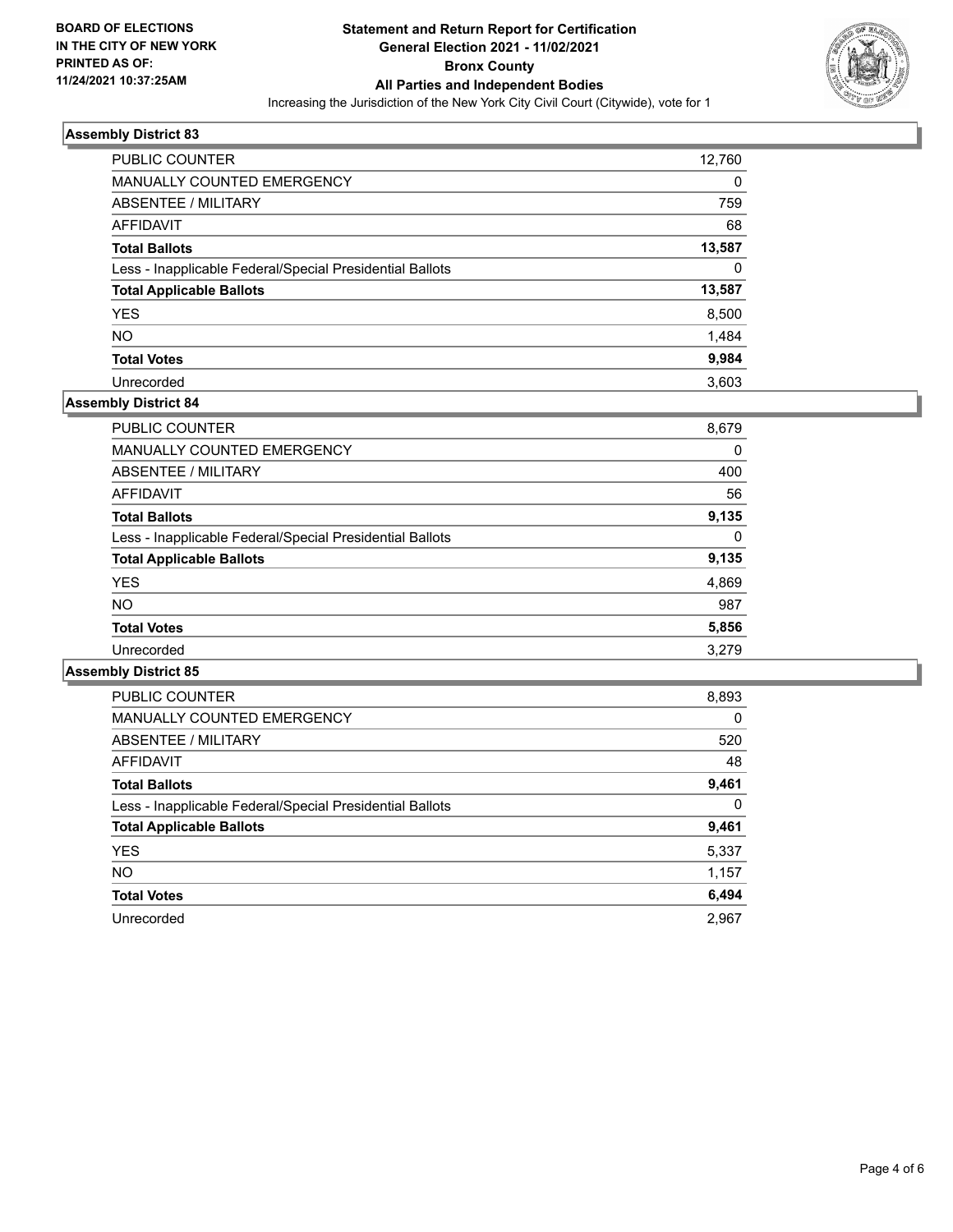

| <b>PUBLIC COUNTER</b>                                    | 7,453    |
|----------------------------------------------------------|----------|
| <b>MANUALLY COUNTED EMERGENCY</b>                        | 0        |
| ABSENTEE / MILITARY                                      | 552      |
| AFFIDAVIT                                                | 40       |
| <b>Total Ballots</b>                                     | 8,045    |
| Less - Inapplicable Federal/Special Presidential Ballots | $\Omega$ |
| <b>Total Applicable Ballots</b>                          | 8,045    |
| <b>YES</b>                                               | 3,930    |
| <b>NO</b>                                                | 808      |
| <b>Total Votes</b>                                       | 4,738    |
| Unrecorded                                               | 3.307    |

| PUBLIC COUNTER                                           | 8,828 |
|----------------------------------------------------------|-------|
| <b>MANUALLY COUNTED EMERGENCY</b>                        | 0     |
| ABSENTEE / MILITARY                                      | 740   |
| <b>AFFIDAVIT</b>                                         | 82    |
| <b>Total Ballots</b>                                     | 9,650 |
| Less - Inapplicable Federal/Special Presidential Ballots | 0     |
| <b>Total Applicable Ballots</b>                          | 9,650 |
| <b>YES</b>                                               | 5,853 |
| <b>NO</b>                                                | 1,263 |
| <b>Total Votes</b>                                       | 7,116 |
| Unrecorded                                               | 2.534 |